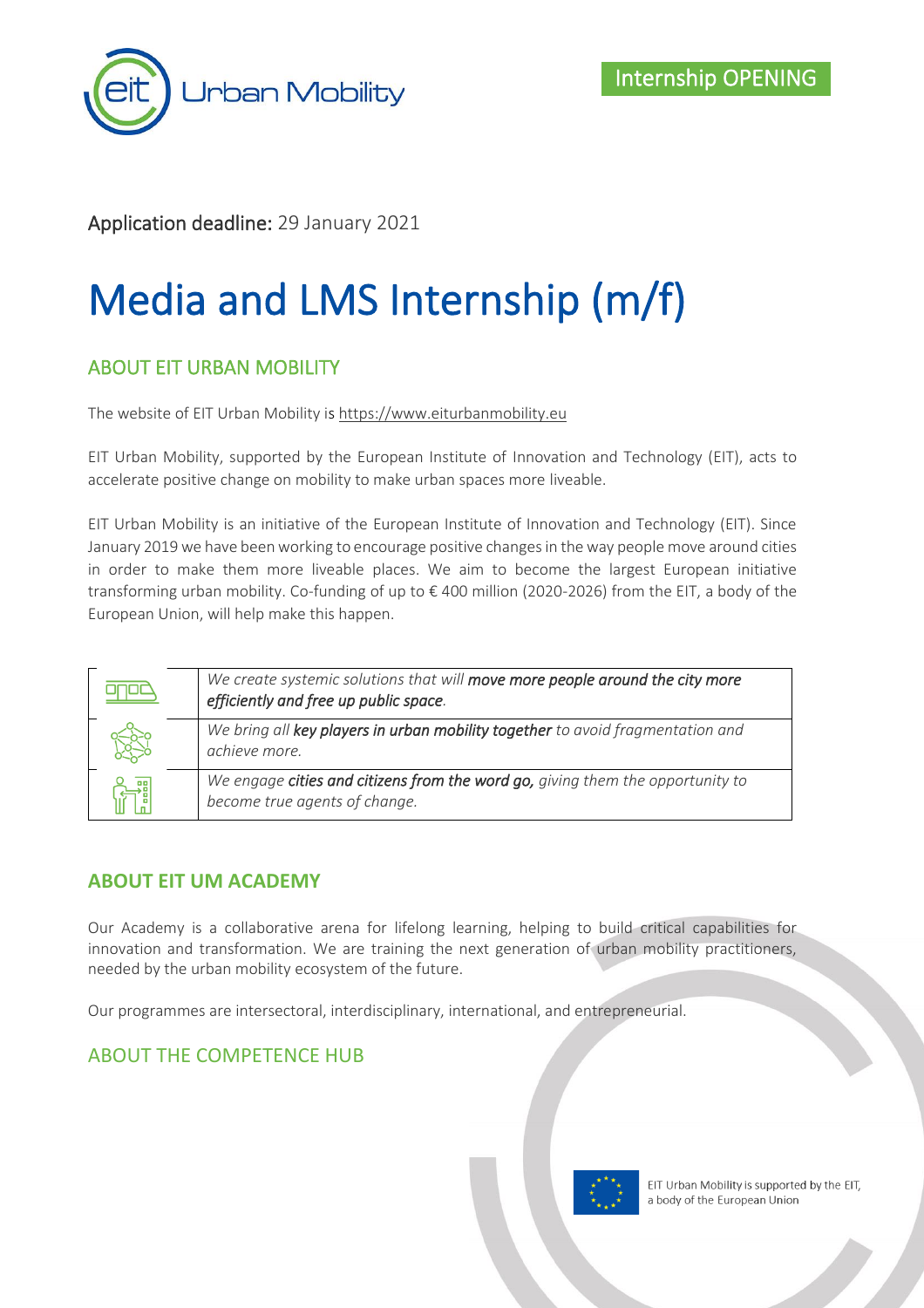

The Competence Hub offers intensive programmes on hot topics in urban mobility and transport to work with professionals from different sectors, such as project managers, engineers, city executives and entrepreneurs, co-created by our partners in various locations in Europe. This lifelong learning initiative uses a variety of formats including light online material in a web-TV channel, online courses, in-project training, and co-creation work, as well as more conventional face-to-face seminars. It aims to train 50,000 people per year and to reach a total of 500,000 people per year through its online offers.

More information on the Competence Hub:<https://www.eiturbanmobility.eu/competence-hub/>

# MAIN TASKS

The Intern Media and LMS Intern will support and report to the Head of the Competence Hub and the Academy Director. The primary focus will be help to create, edit and publish the video content which is generated internally for the needs of our online training activities (WebTV, Small Free Online Courses, MOOCs). The secondary focus will be to support the Competence Hub and our partners in the publishing of e-learning contents and courses (Small Free Online Courses, MOOCs), within the appropriate e-learning platforms. We are currently using an internal LMS based on Moodle and operating some of our online courses through Coursera, Future Learn and other partner proprietary platforms.

Tasks and responsibilities include:

- Filming/recording, editing, publishing the video contents that EIT Urban Mobility's Competence Hub produces internally. This may include the generation of new content, retrieving/editing existing footage or a mix of both;
- Recording interviews of people or events of interest, whenever necessary;
- Identifying videos and video formats than can inspire us, from a technical point of view;
- Identifying useful software, tools and platforms that can help us produce quality video content quickly and easily;
- Publishing the e-learning content (videos, text, fully formed online courses) that is produced by our partners and ourselves, on the different social networks (Youtube, Linkedin, etc.) and e-learning platforms available on the market.
- Handling/operating our media kits (one studio kit and 4 portable video kits) and their inventory.
- Supporting the rest of the team in identifying relevant contents, events, people to interview, etc., and organizing the meetings/shoots from a technical perspective.

#### **KEY SKILLS:**

- Education or Experience in similar or comparable task(s);
- Strong IT/technical knowledge: video recording, video editing, video publishing and tagging, elearning content/module management, customer data-base management, etc;
- Motivation to work in fast-moving, innovative, and sometimes ambiguous environments;

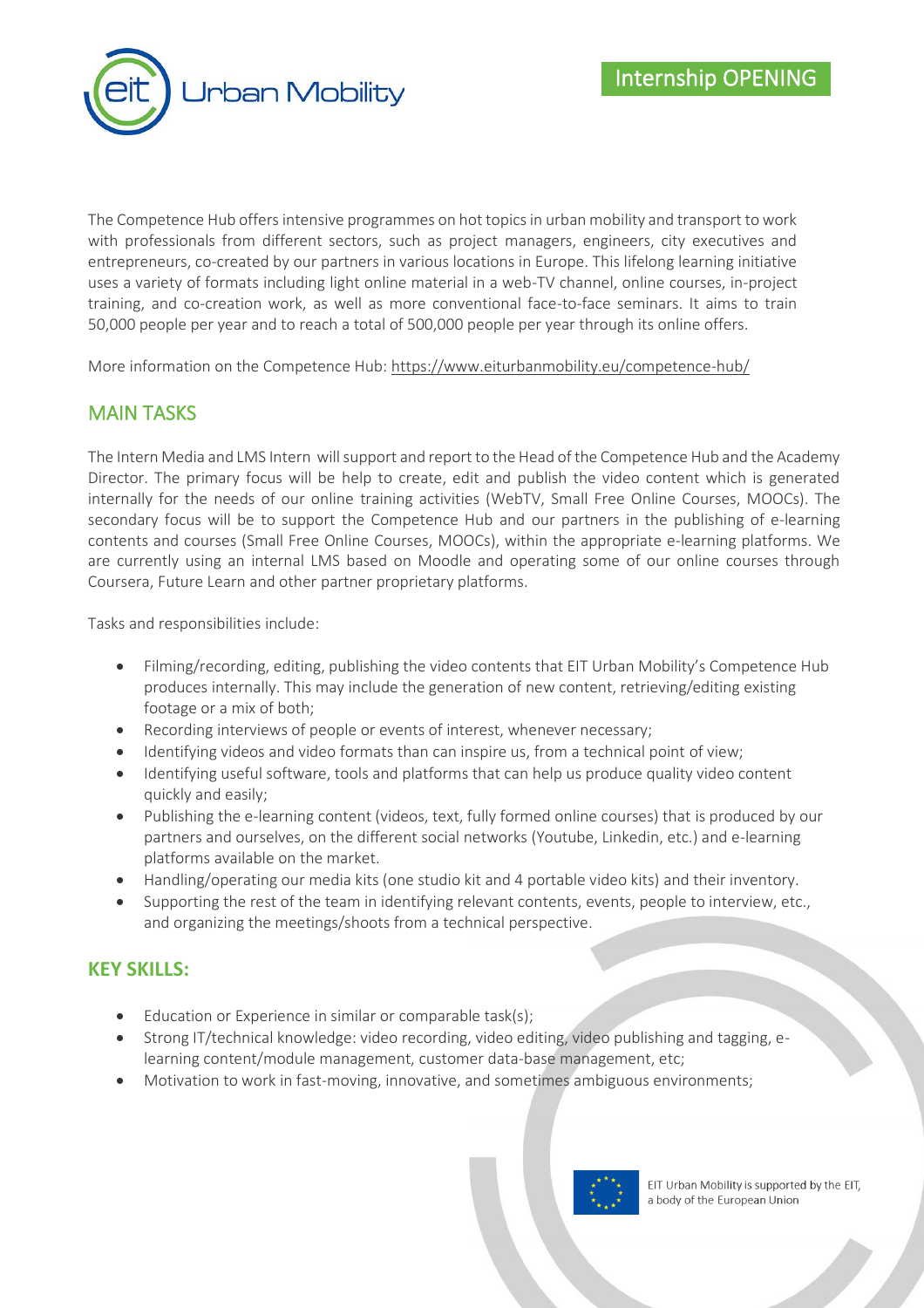

- Team player who can work independently;
- Organized and structured, pro-active and hands-on;
- A positive and 'can-do' mindset.

# **ELIGIBILITY**

- Nationality: be able to work in Spain
- Excellent written and spoken English (C1)
- Bachelors' degree in Media/Journalism, or two years of equivalent professional experience
- One or more additional European languages preferred however not required.

# CONTRACT TYPE

6 months Full-time internship agreement or "contrato de practica". Gross monthly salary: 1 450 Eur Possibility to homework

# LOCATION

• Barcelona

# APPLICATION PROCESS

EIT Urban Mobility is an equal opportunity employer and values diversity. To build a strong digital Europe that works for everyone it is vital that we have diverse range of skills, knowledge, and experience in the sector. Therefore, we welcome applications from anyone who meets the above criteria and encourage applications from women, ethnic minorities, and other underrepresented groups.

- To apply for this internship, please send a full application form consisting of a letter of motivation highlighting how your skills or experience matches the internship requirements and a current curriculum vitae to [internship@eiturbanmobility.eu](mailto:internship@eiturbanmobility.eu)
- If you have prior experience in one or various of the following areas or with the following tools, please make sure it is explicit in your application:
	- o Filming/recording
		- In-studio filming (green screen/teleprompter)